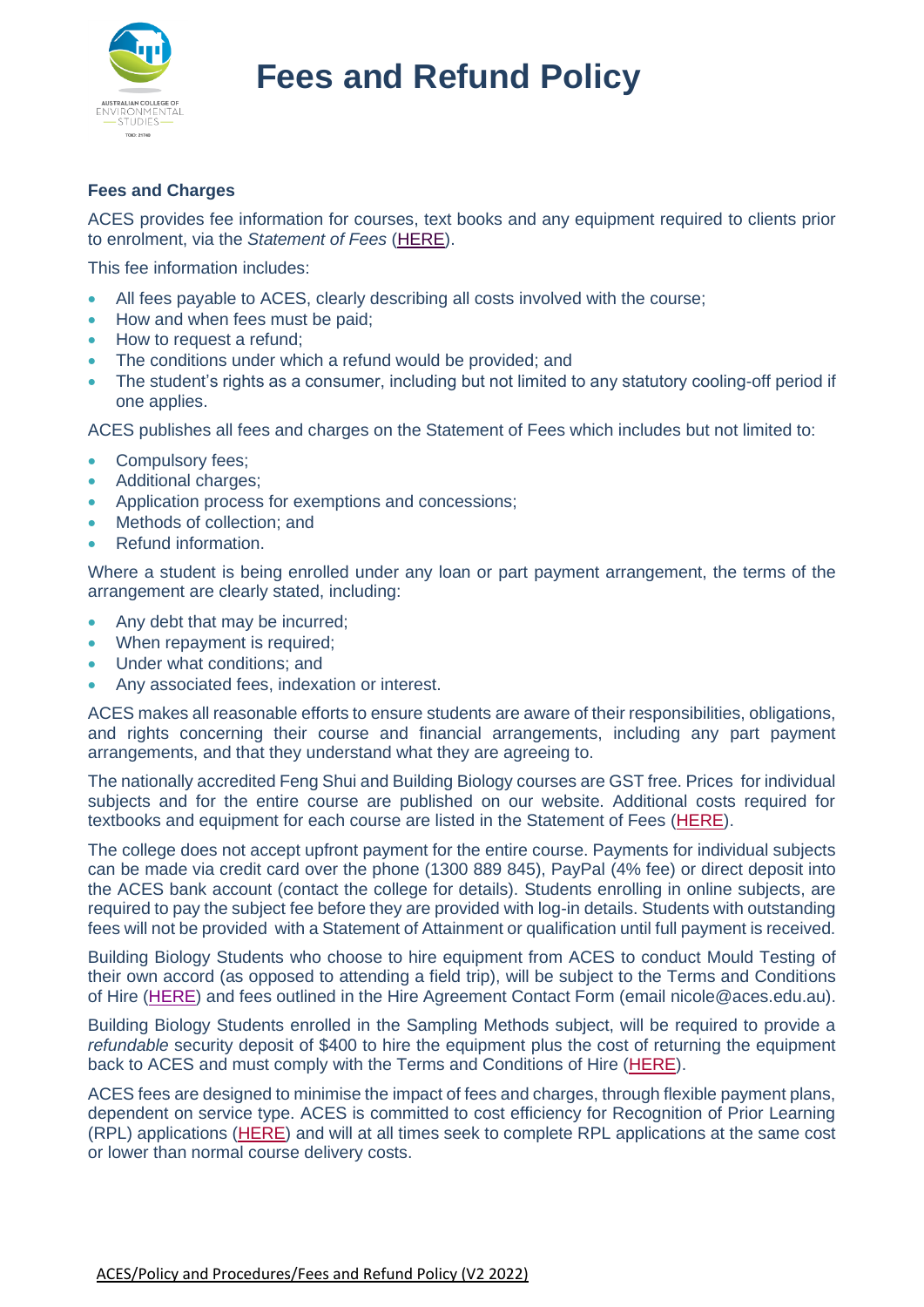

ACES ensures all fees and charges related to the provision of training services are outlined to all parties prior to enrolment. Information provided is clear, accurate and sufficient to enable an informed choice.

## **Incidental Expenses Resource Other Fees**

There may be some instances of a personal cost to a Student over and above the general course fees. These costs include:

- *Essential equipment and other items* that the Student has the choice of acquiring from ACES, or from a supplier other, that become the physical property of the Student, are retained by the Student on completion of training, and are not consumed during the training. Example: tool kit.
- An optional charge for *an item that is not essential* for the Student to complete the training.
- An optional charge for an *alternative form of access* to an item or service that is an essential component of the training but is otherwise made readily available at no additional fee by ACES.
- *Field trips and food, transport and accommodation costs* associated with the provision of field trips that form part of the training.
- *Any textbook* the Student requires for their course that is retained by the Student after completion of the qualification.
- Hire expense for equipment for the Mould Testing subject as per the Terms and Conditions [\(HERE\)](https://aces.edu.au/wp-content/uploads/2022/06/Terms-and-Conditions-V1-2022.pdf).

ACES does not charge Students separate fees for goods and services that are considered an RTO's responsibility. For example, ACES does not charge fees for costs associated with enrolment, records archiving, the purchase or depreciation of equipment or general infrastructure, IT support, and access to general learning and personal support services such as mentoring, and career guidance. Separate fees are not charged for negotiating training plans or any items that will be retained by the Student as their own personal property, such as tools, protective clothing or textbooks as such items are purchased separately by the Student.

### **Fee Protection**

ACES does not collect more than \$1,495 in prepaid fees (fees in advance) for an individual subject. As such, no further fee protection arrangements are required. The requirements that apply to prepaid fees include all fees that a Student is required to pay, including enrolment fees, materials fees and any other fee component that is a mandatory payment for the course.

### **Payment Option Conditions**

Students who are unable to pay for a subject upfront, may choose to pay over several payments using a valid credit card on the following conditions:

- For a *subject valued at \$795,* a \$200 upfront deposit is required and then a weekly payment of \$65 for ten consecutive weeks. This includes a \$55 processing fee.
- For a *subject valued at \$1995*, a \$500 upfront deposit is required and then a weekly payment of \$160 for ten consecutive weeks. This includes a \$105 processing fee.
- Where a payment is declined, a \$20 processing fee will be charged and the student notified by text. Another transaction will be attempted the next working day.
- If a payment is missed for more than 6 days or payment is declined on more than 3 occasions, the student will be withdrawn from the subject.
- **•** Students who withdraw from the subject who have already accessed the course materials for more than 7 days, will not be eligible to enrol into another subject or the same subject, until the entire debt has been paid.
- Students must provide a valid credit card to accept this option..
- Students must agree to these conditions and sign the ['Payment Agreement](https://aces.edu.au/wp-content/uploads/2022/06/Payment-Agreement-Form-V1-2022.pdf) Form'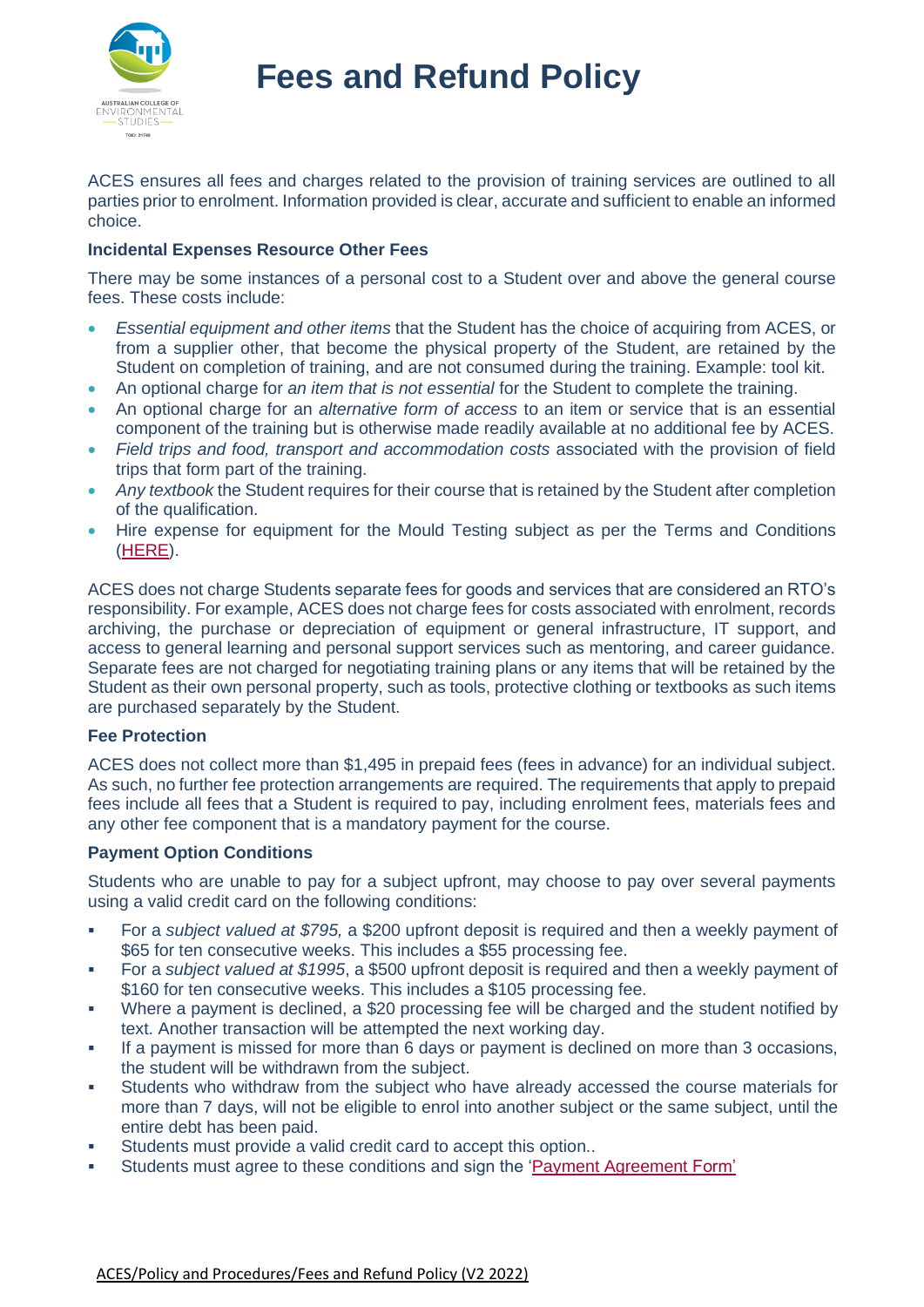

Students are given ten weeks from the commencement of the unit to finalise payment when paying by instalment. Where approval has been given for a student to pay by instalment, ACES is responsible for the collection of outstanding fees and charges. Fair and adequate recovery procedures are in place to manage the collection and recovery of monies. Students who have fallen behind in their payments will not be enrolled in additional subjects until payment is received.

#### **Refunds**

From time to time a refund may be required for specific student cases. Refund information and arrangements are made available to clients prior to enrolment through:

- ACES's *Student Handbook;*
- ACES website; and
- Enrolment information form

#### **Deferring and/or Repeating a Subject**

This applies to students who:

- Wish to postpone their studies to a later date
- Students who are unable to complete the assessments within the time period specified for whatever reason
- Students who were deemed NOT COMPLETE for a subject despite three attempts

Students cannot defer a subject indefinitely due to the time constraints required to qualify for the Certificate IV in Feng Shui (2 years) and Advanced Diploma of Building Biology (4 years). Students who defer a subject or need to repeat a subject, will be charged 50% of the normal full fee cost (providing they have previously paid the entire fee for that subject) of that subject regardless of their circumstance for deferring.

#### **Refunds and Withdrawals**

#### **Online subject**

Once you have received your login details, you have up to seven (7) days from the date of the email to notify the college in writing (email) why you wish to withdraw from the subject/course. Subject to the withdrawal being in line with Australian Consumer Rights for cancelling a service, you will receive a refund for the subject minus a \$150 enrolment cancellation fee (per subject). Beyond the seven days from the date of the email, no refund will be given.

Students who have only partially paid for a subject and wish to withdraw, are liable for the entire cost if they have accessed the course materials for more than 7 days.

#### **Online zoom subjects**:

If you wish to withdraw from a subject that involves live zoom sessions, that you have paid for and notify the college in writing, you will receive a refund under the following conditions providing you have not accessed the online materials for more than 7 days:

If three or more weeks' notice is given before a zoom class begins, a full refund will be given minus the non-refundable deposit of \$150.

If less than three weeks' notice is given before a scheduled zoom class or field trip begins, then a 50% refund applies. Fees are strictly non-refundable and non-transferable once the zoom class or field trip begins, or you have accessed the online materials for more than 7 days. Transferring the funds to another subject maybe negotiated providing the withdrawal occurs at least 7 days before the zoom class/field trip begins and will incur a \$150 transfer fee.

Students who have only partially paid for a subject and wish to withdraw, are liable for the entire cost if they have accessed the course materials for more than 7 days.